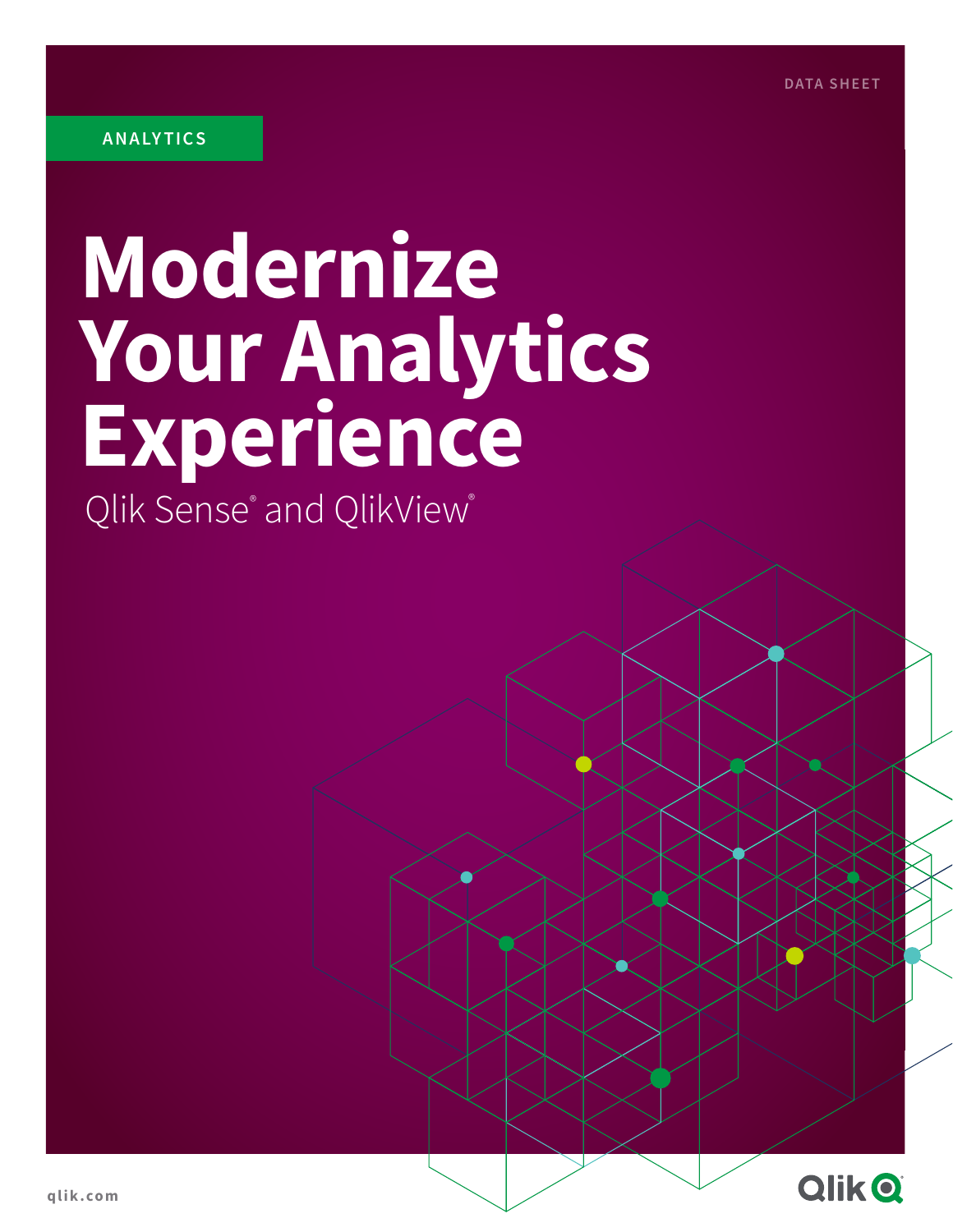#### **BACKGROUND**

Qlik is a pioneer. We drove the shift in the business intelligence (BI) market away from large, IT-driven, stack-based technologies to more agile data discovery approaches. Now we are leading the third wave of innovation, helping customers gain a competitive edge, while driving dramatic total cost of ownership savings with Qlik Cloud.

QlikView, our classic product, started the data analytics revolution. Customers readily adopted QlikView to solve business problems because it allowed them to rapidly create highly interactive dashboards and analytics apps without dependence on stack technology. Over two decades, QlikView has driven tremendous value for customers of all shapes and sizes, across all major industries and geographies.

In 2014, we advanced the revolution by introducing Qlik Sense, supporting the full range of analytics use cases across an organization – from self-service visualization and dashboards to natural language analytics, advanced and predictive analytics, custom and embedded analytics, mobile analytics, reporting and alerting. And it does this within a governed, scalable cloud-based architecture that gives customers a competitive edge while dramatically minimizing TCO for analytics across your organization. By combining associative exploration and augmented analytics, Qlik Sense drives data literacy for all types of users.

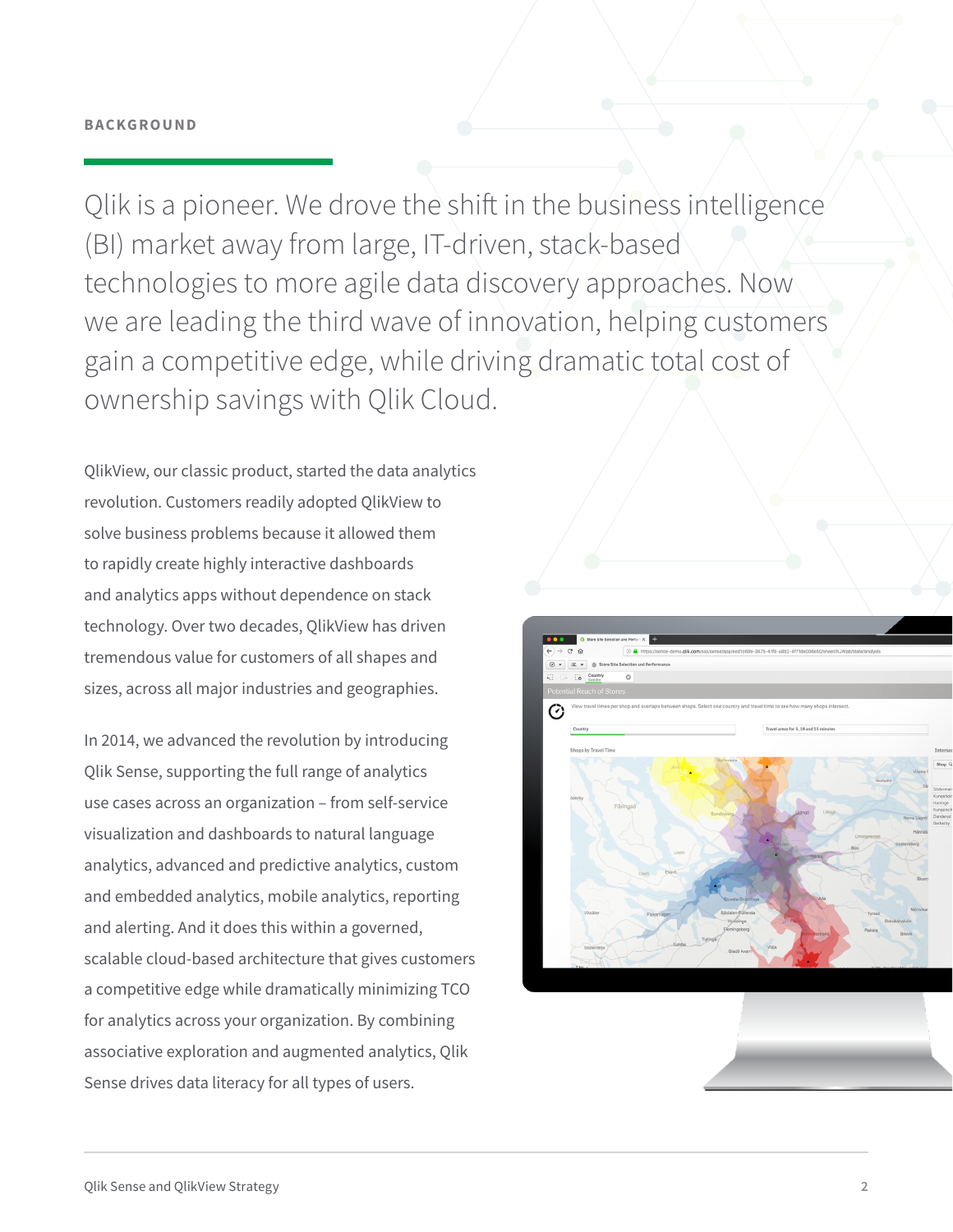At the core of both Qlik Sense and QlikView is Qlik's Associative Analytics Engine, designed specifically for interactive, free-form exploration and analysis. Radically different from query-based tools that limit flexibility and create blind spots, our engine supports near limitless combinations of data sources without leaving any data behind. And, it allows people to explore freely using interactive selection and search, without restrictions or boundaries. By keeping all objects in context together and retaining unrelated values in the analysis, the Qlik Associative Engine empowers users to spot the unexpected and uncover hidden insights that would be missed with query-based tools. We call this the Associative Difference®.

### What's the difference between QlikView and Qlik Sense?

Qlik Sense is not a new version of QlikView. While both are built on the same Associative Analytics Engine and have similar core capabilities, there are differences in design and product strategy that reflect both modernized technology and the evolution of customer and market requirements and standards.

Qlik Sense delivers modern self-service-oriented analytics on the cloud and extends your capabilities via industry-leading augmented analytics for the full range of users and use cases. No specialized or SQL-coding skills are required to build custom applications and embed analytics via open APIs. In contrast, QlikView features an on-premise development environment requiring QlikView-specific programming skills to create and deploy interactive analytics applications and dashboards.

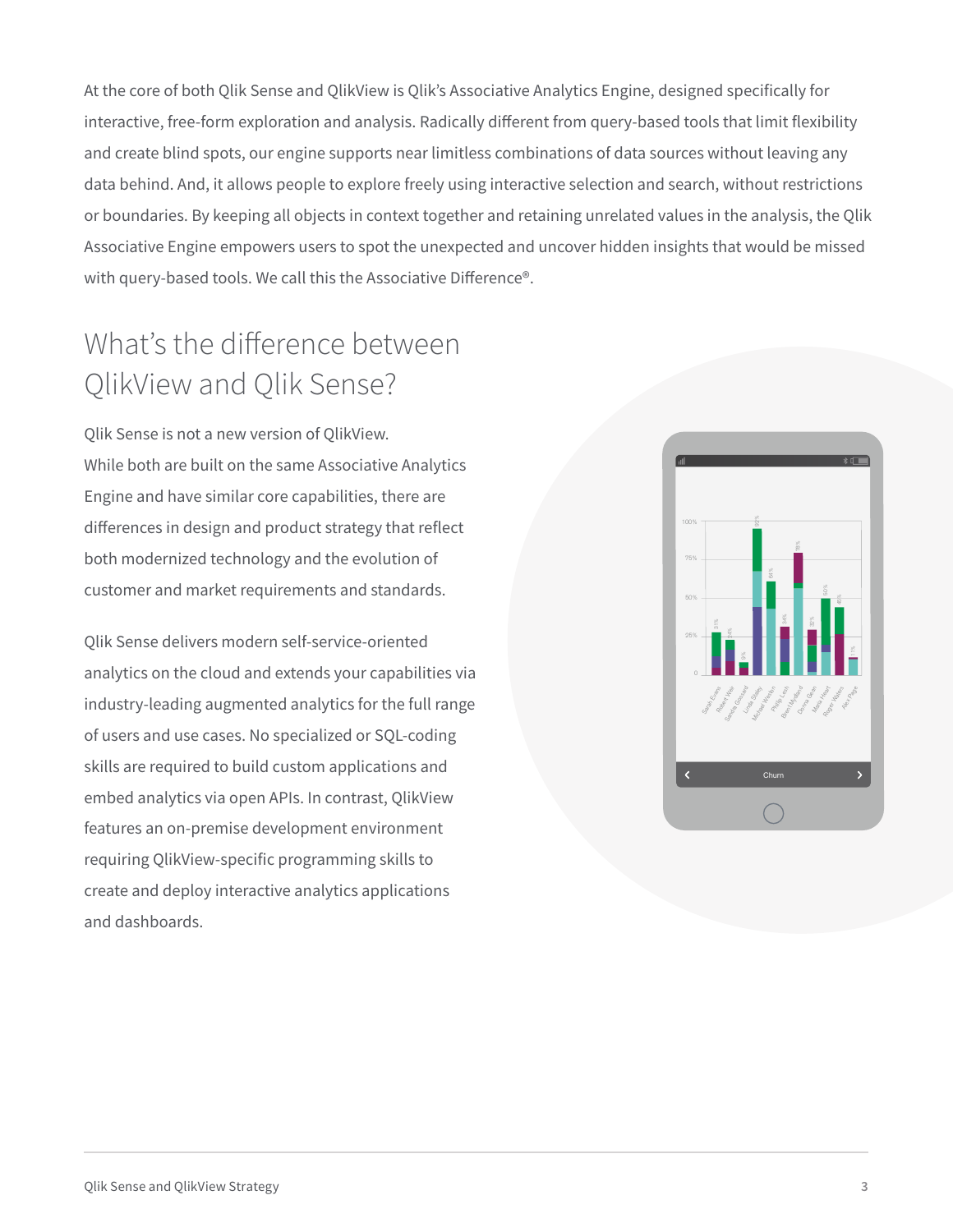## Qlik Sense expands analytics possibilities

| <b>PRODUCT</b>                        | Qlik Sense® | QlikView <sup>®</sup> |
|---------------------------------------|-------------|-----------------------|
| <b>CLIENT</b>                         |             |                       |
| Unified HTML 5 Client                 | X           | X                     |
| Touch User Interface                  | X           |                       |
| Responsive Design                     | x           |                       |
| <b>PLATFORM</b>                       |             |                       |
| <b>Broad Data Connectivity</b>        | X           | X                     |
| Data Integration - ETL                | X           | x                     |
| Big Data Capabilities - Indexing      | x           |                       |
| Broad Ecosystem and Community         | X           | X                     |
| DEVELOPMENT                           |             |                       |
| Co-develop Content                    | x           |                       |
| App Development - Open APIs           | X           |                       |
| Self-service [App] Creation           | X           |                       |
| Self-service Data Preparation         | X           |                       |
| <b>Advanced Authoring</b>             | x           |                       |
| Desktop Development                   | X           | X                     |
| Offline Development                   | x           | x                     |
| Server-side Development               | X           |                       |
| <b>ANALYTICS</b>                      |             |                       |
| Associative Exploration               | x           | x                     |
| Search-based Analysis                 | X           | X                     |
| <b>Modern Visualizations</b>          | x           |                       |
| Guided Analytics Apps / Dashboards    | X           | X                     |
| Advanced Analytics Integration        | x           | x                     |
| AUGMENTED INTELLIGENCE                |             |                       |
| Cognitive Engine                      | x           |                       |
| Auto-generation (Charts and Insights) | X           |                       |
| <b>Conversational Analytics</b>       | x           |                       |
| Machine Learning and Adaptation       | X           |                       |
| COLLABORATION                         |             |                       |
| <b>Collaboration Hub</b>              | X           |                       |
| Data Storytelling                     | X           |                       |
| Managed Reporting                     | x           | x                     |
| Mobile Offline                        | X           | x                     |
| <b>DEPLOYMENT</b>                     |             |                       |
| Centralized Management                | X           | x                     |
| <b>Governed Libraries</b>             | X           |                       |
| Rules-based Security                  | x           |                       |
| SaaS Deployment Options               | X           |                       |
| Associative Indexing Engine           | x           | x                     |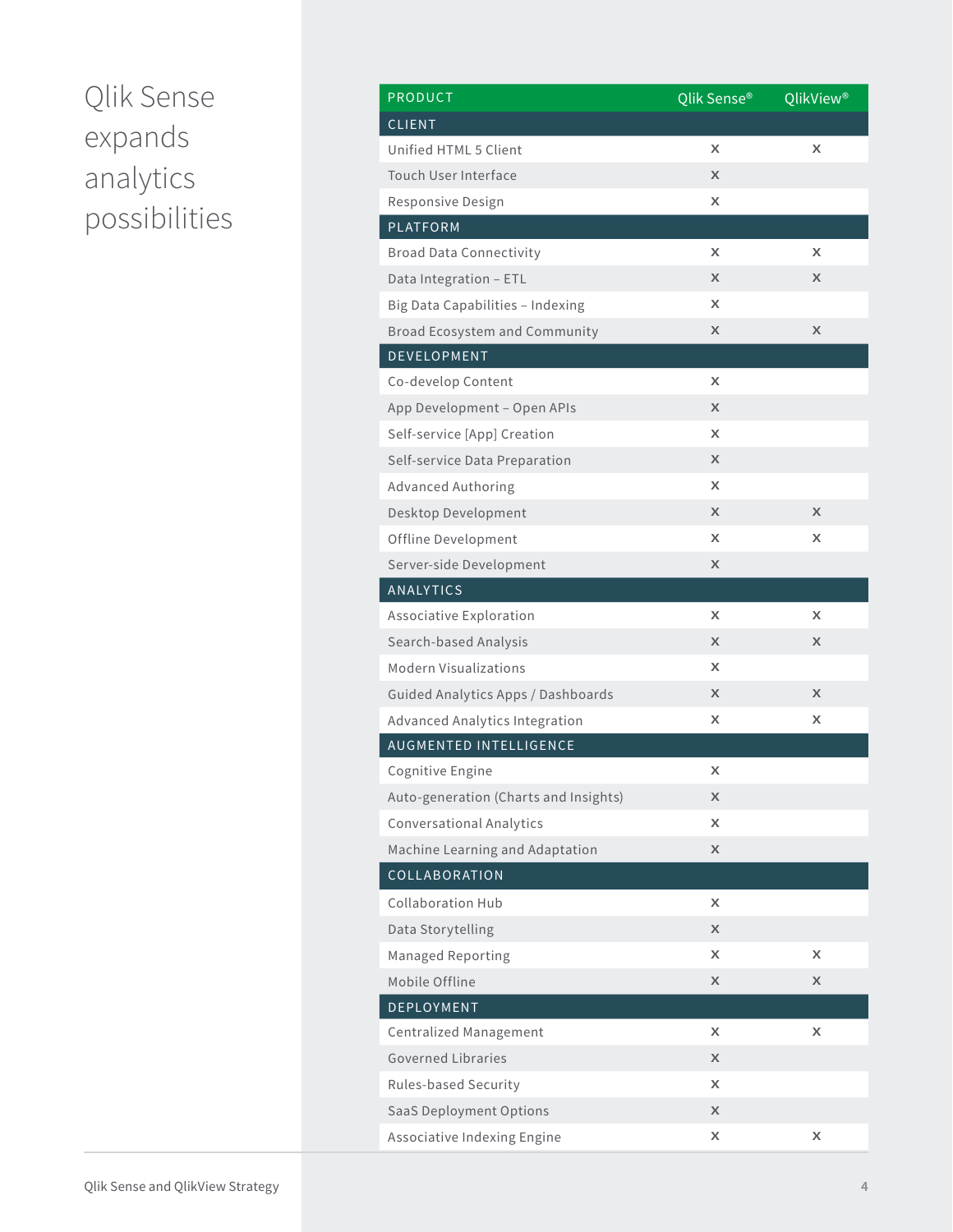#### **How do I choose?**

Qlik Sense is the best choice, as the leading cloud analytics solution, empowering people of all skill levels to make data-driven decisions and take action. Built on our unique Associative Analytics Engine, Qlik Sense offers industry-leading augmented analytics capabilities for the full range of users and use cases from visualization and dashboards to natural language analytics, advanced & predictive analytics, custom and embedded analytics, mobile analytics, reporting and alerting. It augments and enhances human intuition with AI (artificial intelligence) powered insights, and helps people move from passive to active analytics for real-time collaboration and action. We continue to invest heavily in the Qlik Sense solution, with innovations planned across the entire product.

For more information about Qlik products and our future innovation strategy, please refer to the Qlik



#### [Statement of Direction.](https://www.qlik.com/qlik-statement-of-direction)

#### **What if I'm an existing QlikView customer?**

Qlik is committed to supporting our loyal QlikView customers and efforts to modernize analytics on the cloud. You should feel confident using QlikView for existing applications and use cases. Our QlikView investments will focus on delivering capabilities that support your goals, such as extending application consumption capabilities on the Qlik cloud hub, increasing coexistence with Qlik Sense, and maintaining current platform support.

Adding Qlik Sense to your existing QlikView environments is ideal for new applications and satisfying new modern use cases. Because both products run on our Associative Analytics Engine, you can easily reuse existing assets such as data models, QVDs, and analytics expressions. We're also boosting Qlik Sense advanced authoring and visualization capabilities to support more sophisticated application creation and improved flexibility, including more guided analytics application functionality.